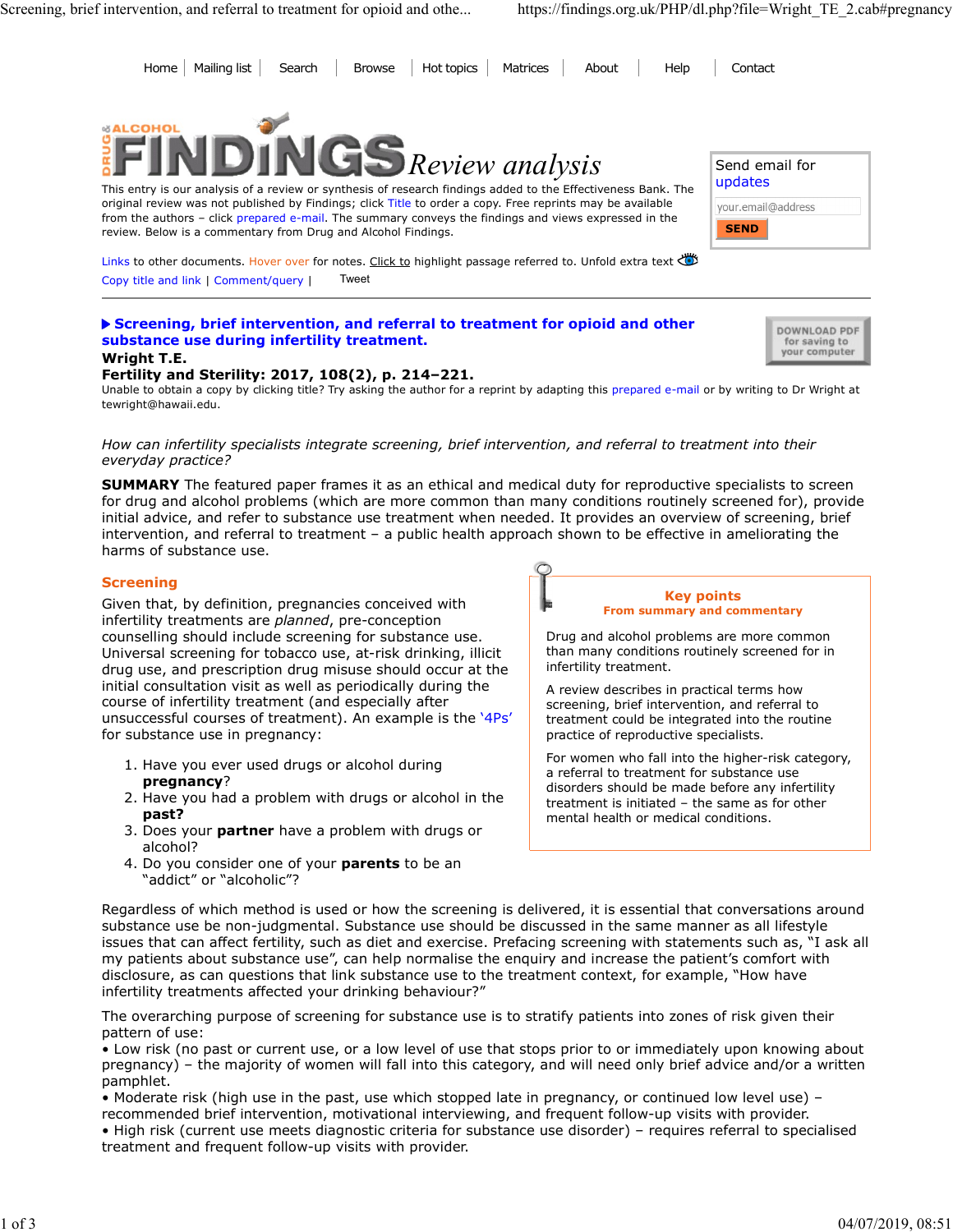## Brief intervention

Effective brief interventions consist of the following:

• providing feedback about personal responsibility (eg, "As your doctor, I recommend you stop smoking cigarettes for your health and to improve your chances of getting pregnant, but it's your decision on what you want to do"); Screening, brief intervention, and referral to treatment for opioid and othe... https://findings.org.uk/PHP/dl.php?file=Wright\_TE\_2.cab#pregnancy<br> **Brief intervention**<br>
Effective brief interventions consist of the followin

• listening to and understanding a patient's motivation for using one or more substances (eg, "I hear that you use pills to deal with the pain of your pregnancy losses");

• exploring other options to address patient's motivation for substance use (eg, "Are there other ways you deal with stress in a more healthy way?").

Given that brief interventions are for patients with moderate-risk substance use, closer follow-up (generally every two weeks) is recommended. These follow-up visits can be incorporated into fertility assessment and treatment, as would any other medical condition. Patients who are unable to make any behavioural change or whose use increases during the course of treatment should be referred for specialised addiction treatment.

### Referral to treatment

The process of screening is only the first step in a conversation with the patient that may lead to treatment referral or provision of other resources.

Only a minority of patients will screen in the high-risk category and require specialised substance use treatment. These women are likely to meet criteria for having a substance use disorder. It is not the responsibility of the infertility provider to deliver specialised treatment, but his or her knowledge of appropriate referral resources is essential. Many infertility clinics work closely with mental health providers, and those providers should be familiar with signs of substance use disorders and treatment resources. The referral should be made via a "warm handoff" – that is, via direct communication between the infertility or mental health provider and the substance use treatment provider.

FINDINGS COMMENTARY The paper demonstrated the importance of infertility specialists identifying women who may need treatment, support, or advice relating to their drinking and/or drug use, and described in practical terms how screening, brief intervention, and referral to treatment could be integrated into their practice. In this context, the impetus is not only to improve the health and wellbeing of women, but to help prevent alcohol- and drug-exposed pregnancies.

From their origins in research in the 1970s and 1980s, screening and brief intervention have come to form major planks in national public health and alcohol strategies, and their implementation has been promoted through national programmes backed by funding, training and implementation targets, now in the UK transitioning to the embedding of this work in routine medical practice. But just as their policy and practice significance has reached a peak, doubts have been building over whether their initial promise will be realised. Whatever the efficacy of brief interventions – and this answer seems clearer for drinking problems than problems with illicit drug use – they can only directly have an impact if experienced by the patient. An Effectiveness Bank hot topic unpacks the obstacles and incentives involved in the struggle for widespread implementation of brief interventions.

#### Advice for women who are pregnant or planning to become pregnant

A critical issue for the British Medical Association is building capacity to prevent and manage 'foetal alcohol spectrum disorders' – lifelong physical, behavioural, and cognitive disabilities caused by alcohol consumption during pregnancy. In the UK, their recommendation for women who are pregnant, or considering a pregnancy, is that "the safest option is not to consume any alcohol". Similarly, the Royal College of Obstetricians and Gynaecologists advises that "The safest approach is not to drink alcohol at all if you are pregnant, if you think you could become pregnant or if you are breastfeeding". Guidelines from the Chief Medical Officer state that "If you are pregnant or planning a pregnancy, the safest approach is not to drink alcohol at all, to keep risks to your baby to a minimum". However, "The risk of harm to the baby is likely to be low if a woman has drunk only small amounts of alcohol before she knew she was pregnant or during pregnancy".

A report commissioned by Alcohol Concern (which merged with Alcohol Research UK in 2017, and launched as new charity Alcohol Change UK in 2018) found that key stakeholder groups including policymakers, health service practitioners, antenatal educators, and parents perceived the precautionary principle underpinning advice about drinking during/before pregnancy to be inconsistent with "the informed-choice approach that underpins alcohol advice for the general population". Some stakeholders concluded for themselves (ie, it was not explicit in the guidelines) that guidance was intended to "provide an extra layer of protection to the foetus", and others that "it is intended to protect more vulnerable and less educated women who lack the capacity to interpret the evidence wisely". There was also a perception that this was "an example of over-reach, legitimising social surveillance of pregnant women" and "congruent with a normalised directive approach to communicating with women in pregnancy".

There are many reasons why women may continue to drink during pregnancy – for example, not